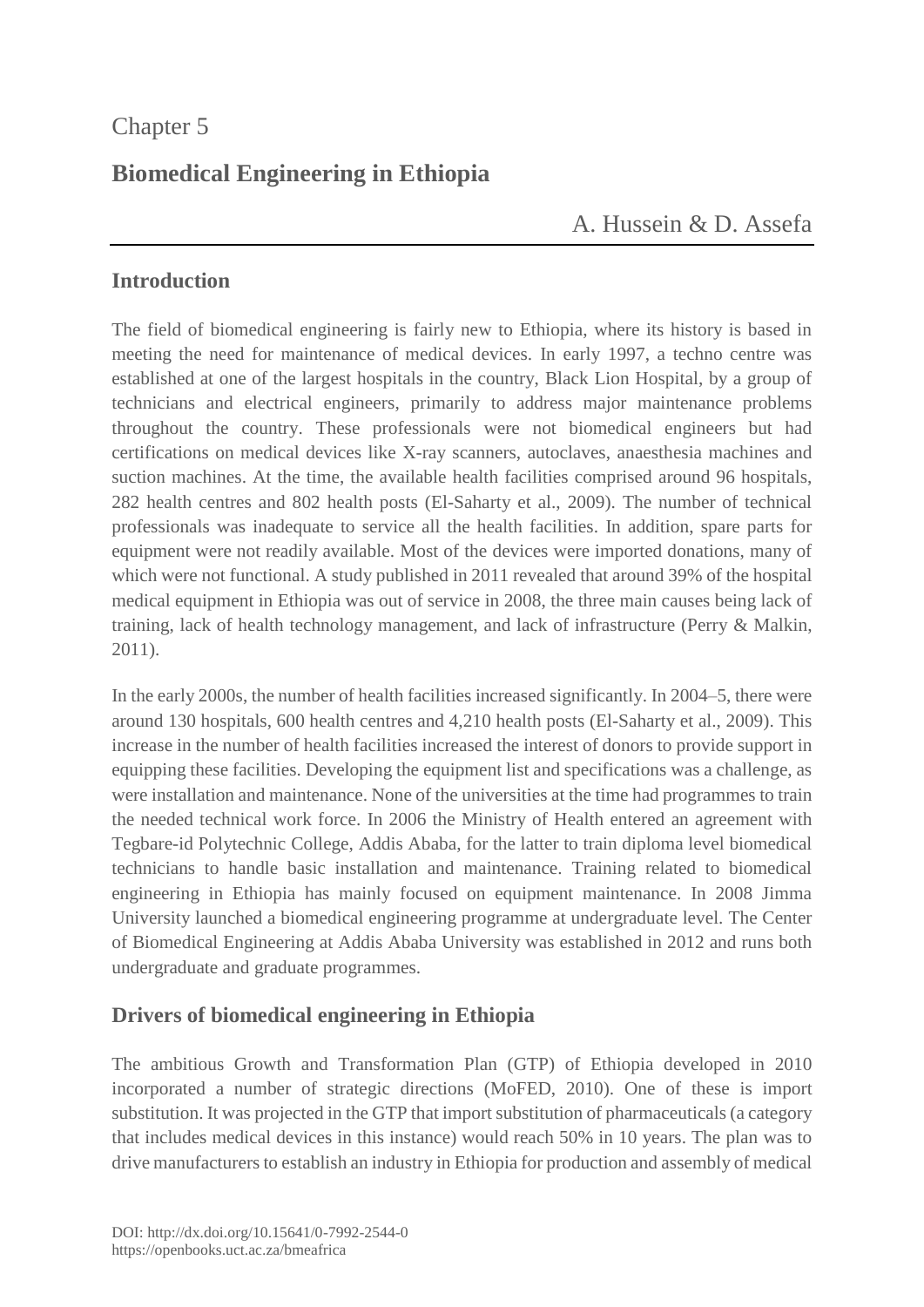devices. Establishing a medical device industry would need to be supported by biomedical engineers, and is one of the drivers of the expansion of biomedical engineering education in Ethiopia.

Government departments playing a role in the development of biomedical engineering in Ethiopia include the Ministry of Education, the Ministry of Science and Technology and the Ministry of Health. The Ethiopia Society of Biomedical Engineers and Technologists also plays its role, by providing specialised information, mentoring, contributing to curriculum development, and contributing to policy formulation. The society has organised professional meetings and workshops to create awareness of the profession and has worked closely with the government for the development of the field. The society has also been working closely with international partners like the World Health Organisation, the International Federation for Medical and Biological Engineering and UNICEF. Professional peer to peer support has also been implemented in universities and health facilities.

Another factor supporting the production of biomedical engineers is service expansion in the health facilities. Over the past four successive rolling five-year health sector development programmes which started in 1997–8, the number of hospitals in Ethiopia has increased to 146 referral hospitals, more than 3200 health centres and 16,000 health posts (MoH, 2010, 2012). The health sector expansion in infrastructure and service coverage has put a major focus on the need for medical devices and their management at facilities in the three-tier health service delivery system. New and emerging health services like cardiology, oncology and transplantation also drive the introduction of advanced technologies to Ethiopia. Universities and other educational institutions are aligning their fields of study in accordance.

Radiation emitting medical devices, standardisation issues, and calibration and control of medical devices have been substantial concerns associated with the expansion of the health facilities. Services in quality assurance, calibration and standardisation have become driving forces for the development of biomedical engineering education. The government focus on research and innovation has also included the field of biomedical engineering, with four young biomedical engineering innovators being recognised by the Ministry of Science and Technology at the 8th National Science, Technology and Innovation award ceremony held in November 2017.

### **University programmes**

The number of universities running biomedical engineering degree programmes has now reached four. Two of these, Addis Ababa University and Jimma University, have both undergraduate and graduate level programmes while Hawassa University and Gondar University recently launched their BSc level programmes. Addis Ababa University will soon launch a PhD programme in biomedical engineering in partnership with universities in Finland and South Africa. One of the oldest technical and vocational education and training (TVET) colleges in Ethiopia, Tegbare-id Polytechnic College, runs a biomedical technician programme while other TVET colleges are also following in its footsteps.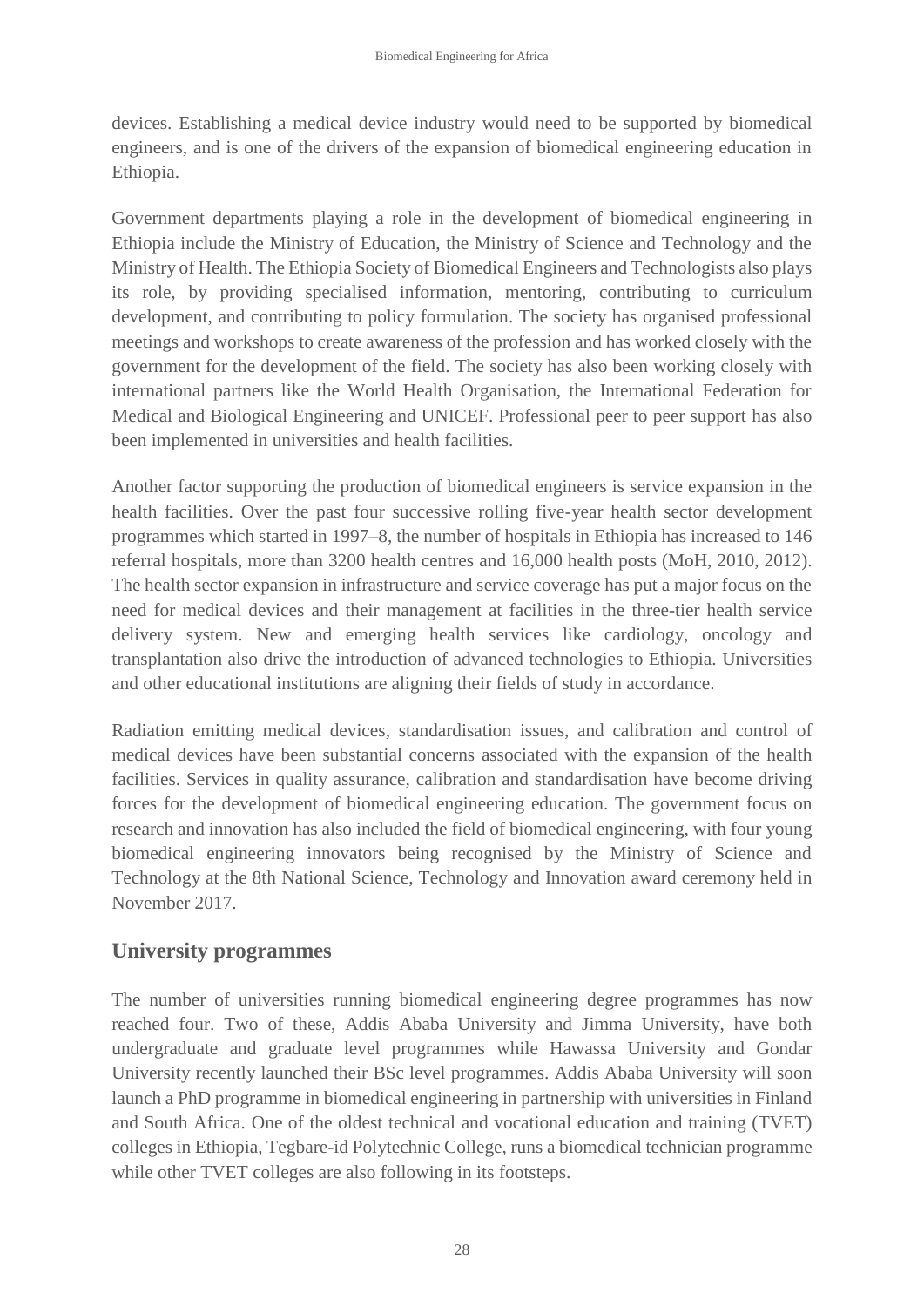The undergraduate programme at AAU is a generic one while the graduate programme is focused on three aspects of biomedical engineering being run under its three research chair groups: biomedical instrumentation & imaging, biomedical rehabilitation, and biomedical computing. The objectives of the graduate programmes include: laying the foundation for an education system that can produce a new generation of biomedical engineers to meet the challenges of the future; improving quality of service in the health sector; producing experts that could run the proposed biomedical manufacturing industries to be erected in the coming years, thereby accelerating national development; providing leadership in creating interdisciplinary academic programmes that are fundamental to addressing the problems facing the country; and providing national and international leadership to the biomedical engineering profession.

With the expansion into bachelor's and master's programmes in biomedical engineering at Ethiopian universities, there is potential to shift the focus from equipment maintenance to innovation, design, research and development.

## **Challenges for the field of biomedical engineering in Ethiopia**

### *Regulation*

Proclamation 661/2009 of the Food, Medicine and Health Care Administration and Control Authority (FMHACA) of Ethiopia, which regulates the safety, quality and efficacy of medicines in this country, has presented a challenge to biomedical engineering. Article 6 of the proclamation categorises medical instruments as a type of medicine and Article 32 defines a "medicinal professional" to be pharmacist, druggist, or pharmacy technician with the appropriate license (FDRE, 1993; FMHACA, 2009). Thus the proclamation has excluded the biomedical engineering role, despite the inclusion of medical instruments, with a negative impact on professional recognition for biomedical engineers. Government policy changes are underway to accommodate biomedical engineering more vigorously.

#### *Awareness about biomedical engineering*

Due to the scarcity of biomedical engineers in Ethiopia until recently, the public and in some cases members of the government and health care professionals do not have clear knowledge of what biomedical engineers do. The roles and responsibilities of biomedical engineers and biomedical technicians are sometimes not clearly delineated. The contribution of professional societies and the universities has improved awareness considerably in recent years. In addition, the recent publication by the World Health Organization on the role of biomedical engineers (WHO, 2017) should improve recognition and awareness of biomedical engineering as a profession.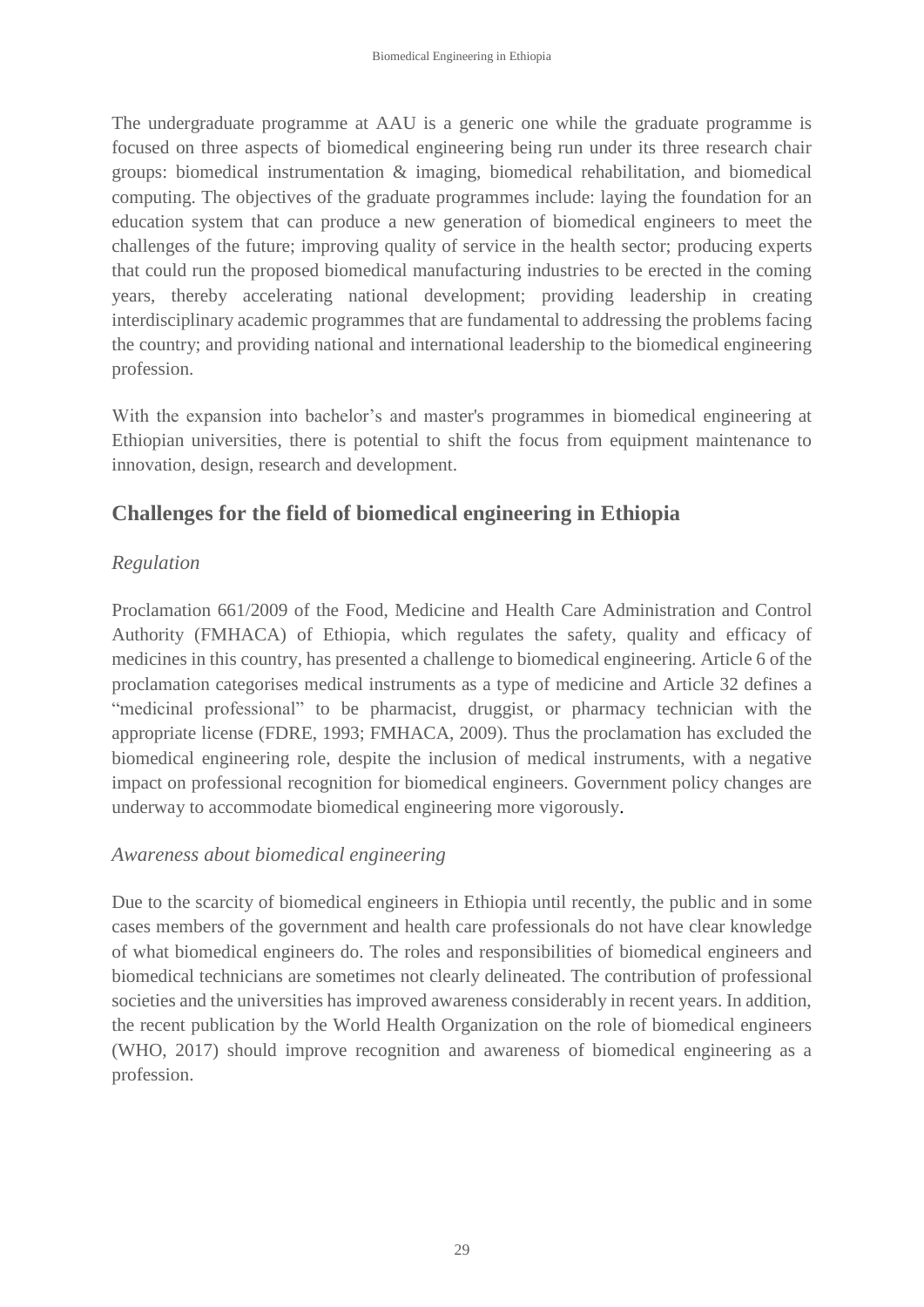### *Career path*

The lack of knowledge and awareness about biomedical engineering translates into the absence of a clear career path for biomedical engineers. Organisations that might benefit from employing biomedical engineers do not necessarily recruit them. The absence of biomedical engineers from the categorisation of medical professionals by the FMHACA compounds this problem. With changes underway in the FMHACA policies related to biomedical engineering, career paths may become clearer.

#### *Training*

Biomedical engineering curricula are varied, with the result that graduates do not leave their undergraduate programmes with a standard set of skills and competencies that is recognised by employers. This has a negative impact on employment of biomedical engineering graduates.

Ethiopian universities have limited availability of teaching laboratories and equipment as well as inadequate research facilities to build sustainable research programmes. The relatively recently established biomedical engineering programmes further strain the universities' ability to provide practical laboratory experience. As a result, universities have shared facilities and have collaborated with better-equipped institutions such as the Tegbare-ed Polytechnic College and the National Metrology Institute, for access to equipment. For practical placements in health facilities, students are sent both to government and to private hospitals, and also to companies operating in the health sector. However, the health facilities lack workshops and equipment for students to gain hands-on experience.

More than 1300 students are currently enrolled for biomedical engineering studies in the four universities running such programmes. Addis Ababa University has 24 teaching staff for more than 600 biomedical engineering students, Jimma University has 30 teaching staff for more than 550 students, Hawassa University has 8 teaching staff for more than 40 students, and Gondar University has 5 teaching staff. These numbers exclude part-time staff on which universities rely given their staff shortages. The universities also have programmes to hire expatriate staff to respond to the chronic shortage in some subject areas.

Academic staff trained to PhD level in biomedical engineering are particularly in short supply, and universities have difficulties in recruiting academics to teach graduate-level courses. Addis Ababa University introduced a master's degree in biomedical engineering in 2012, while Jimma University did so in 2017. Supervision of research projects has been a challenge, which universities have alleviated through the appointment of joint external supervisors and by hiring expatriates. Other than Addis Ababa University, which is to launch a PhD programme shortly, no other PhD programmes in biomedical engineering have been introduced in Ethiopia. Research activity in biomedical engineering at Ethiopian universities is therefore limited, but may be expected to increase gradually as more PhD graduates are produced and employed by Universities. More research in biomedical engineering is likely to lead to the type of innovation